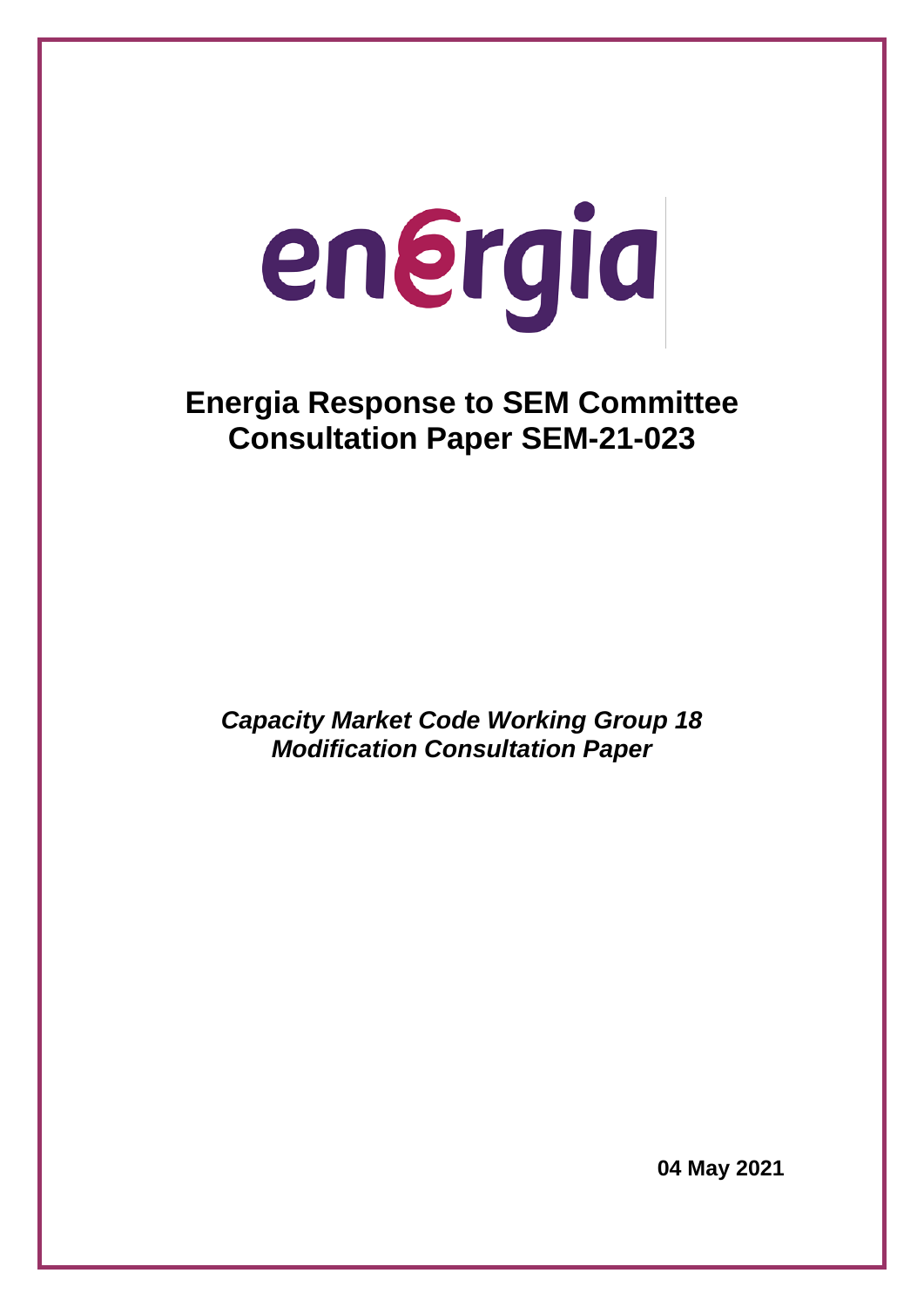## **1. Introduction**

Energia welcomes the opportunity to respond to the SEM Committee Consultation Paper SEM-21-023 (the "Consultation Paper") on proposed modifications to the Capacity Market Code discussed at Working Group 18 on 11 March 2021. Energia are supportive of the proposed modifications where SEM Committee have outlined a minded to position to accept the proposal. However, in respect of CMC\_03\_21 (Version 2), for which SEM Committee have decided not to provide a minded to position, we do not support the proposal put forward on the basis that it poses an increased risk and threat to security of supply. We elaborate further in Section 2 below.

### **2. Comments on Proposed Modifications**

### **CMC\_03\_21: Modification to the provisions for Substantial Financial Completion (Version 2)**

The proposed modification seeks to allow voluntary amendment of the Substantial Financial Completion requirements for DSU / AGU such that it brings forward the Termination Charges in return for the proof of contract milestone required for Awarded New Capacity DSU / AGU to be extended to not less than 4 months before the start of the Capacity Year. This will effectively mean:

- The 30,000 (€/MW) Termination Charge becoming effective after the Financial Completion Period (i.e. 18 months after the Capacity Auction) rather than 13 months prior to Capacity Year;
- The 40,000 (€/MW) Termination Charge becoming effective 13 months prior to Capacity Year rather than from beginning of the Capacity Year.

However, Energia disagree with the assertion in the proposal that there will not be *"any detrimental impact on security of supply…"* from the modification and are thus opposed to its implementation. The proposal poses an increased risk to security of supply:

- Once the 30,000 (€/MW) Termination Charge becomes effective (i.e. 18 months after the Capacity Auction), this is effectively now a 'sunk cost' for the DSU / AGU who has been Awarded New Capacity;
- Therefore, the financial incentive for the DSU / AGU is strongly in place to meet its obligation to deliver the capacity and to take advantage of the allotted time of up to 4 months prior to Capacity Year to achieve this;
- Given that the process to bring in new Demand Sites can take a few weeks (as stated in the proposal), the increased Termination Charge of 40,000 (€/MW) 13 months prior to Capacity Year will not alleviate this incentive given the 'sunk cost' that has already occurred;
- This differs from other Awarded New Capacity where build out may be required as it will be clear at a certain point in time if delivery will be met depending on progress;
- Given the concerns by DSU / AGU about meeting the current obligations, this also raises concerns over their ability to fulfil T-1 auction capacity requirements (on the assumption that those successful in T-4 auctions will have exhausted all options).

Given the above rationale it is clear that the DSU / AGU who secures Awarded New Capacity has a financial incentive to use all of the allotted time to secure contracts with Demand Sites despite the increased Termination Charges applying at an earlier date.